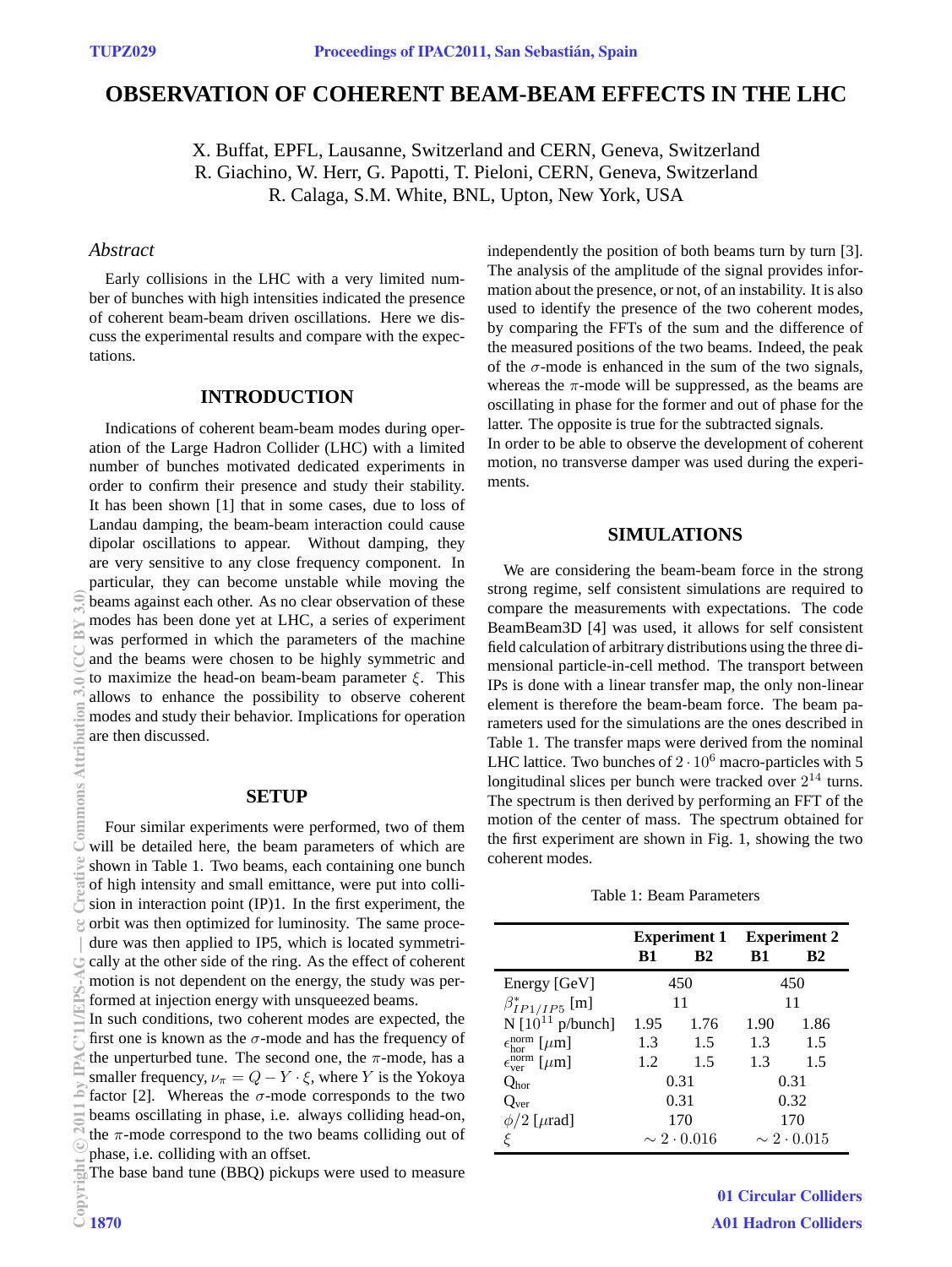

Figure 1: Simulation of coherent spectrum for the experiment 1. A tune shift of  $\Delta Q_{\text{sim}} = 0.040$  is observed between the two coherent modes.

## **RESULTS**

#### *Stable Coherent Motion*

During experiment 1, no instabilities were observed, however, the signal from the coherent motion is clear on the plots from Fig. 2. A similar effect is seen on both planes, for clarity, only the vertical plane is shown. When the beams are not colliding, only the peak from the tune is visible, as the two signals are independent, neither the added or subtracted signal has enhanced peaks. However, when colliding in IP1, the peak from the added signals sitting at the tune is enhanced, indicating the presence of a  $\sigma$ -mode, whereas a peak in the subtracted signals, corresponding to a  $\pi$ -mode, is visible at  $\nu_{\pi} = 0.289 \pm 10^{-3}$ . The tune shift is then around half the one expected with two colliding IPs, which is indeed the tune shift expected [5]. When colliding both IP1 and IP5, a  $\pi$ -mode is clearly visible at  $\nu_{\pi} = 0.272 \pm 5 \cdot 10^{-4}$ , leading to a measured tune shift of  $\Delta Q_{\text{meas}} = 0.036 \pm 10^{-3}$ , which is consistent with the simulated one (Fig. 1b), assuming an error margin of  $\pm 4 \cdot 10^{-3}$  on the simulated tune shift caused by the uncertainty on the emittance measurements , 10%, which dominates the error on the inputs for the simulation.

# 01 Circular Colliders

A01 Hadron Colliders 1871



Figure 2: The Fourrier transform of the addition and subtraction of the beam position measured by the BBQ pickups.

### *Unstable Coherent Motion*

Table 2: Emittance Growth Observed during the Instability

|                                          | Horizontal Vertical |           |           |     |
|------------------------------------------|---------------------|-----------|-----------|-----|
|                                          | <b>B1</b>           | <b>B2</b> | <b>B1</b> | -R2 |
| $\Delta \epsilon$ [ $\mu$ m] 0.6 3.5 1.3 |                     |           |           | -12 |

Whereas stable when kept in a steady state, the beams have become unstable in some cases during optimization of the orbit, in particular during experiment 2. An instability was observed during optimisation of IP1, as shown by the amplitude of the BBQ signal on Fig. 3a. The driving mechanism of the instability is not fully understood, however, the tune spectra measured during the development of the instability 3b shows that the  $\sigma$ -mode in the vertical plane is driven unstable with a rise time of  $\tau = 7.8s$ , which is then transmitted to the horizontal plane. The first